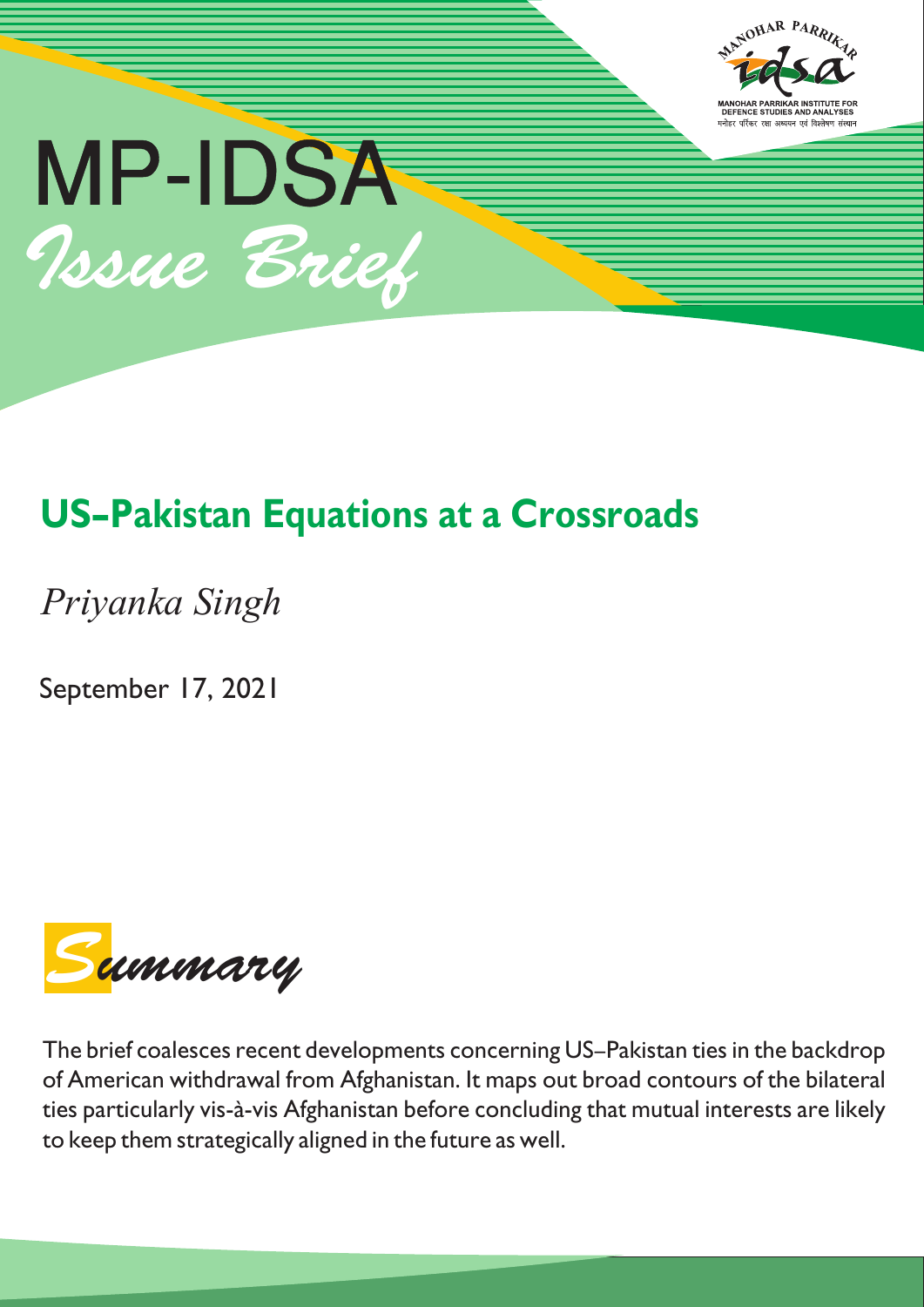The United States' long-pending exit from Afghanistan is the latest in the series of inflection points in its decades-old bilateral ties with Pakistan. Given Pakistan is looking poised to control the state of affairs in Afghanistan with the ISI (Inter-Services Intelligence) chief reportedly acting as a mediator between competing sections of the Taliban, speculations are now settling as facts that Pakistan is indeed calling the shots. Besides, the plum share to the Haqqani faction (once referred to as the ISI's "veritable arm" by Admiral Mike Mullen $]$ <sup>1</sup> in the newly installed power structure in Kabul only reiterates Pakistan's strategic exaltation at least for the time being. Speaking on the Taliban, Rex Tillerson during his tenure as the US Secretary of State once observed: "We may not win one but neither will you."<sup>2</sup> Contrary to Tillerson's assessment, in the flux as it appears at the moment in Afghanistan, the Taliban are indeed looking triumphant and Pakistan is presiding over their victory over what PM Imran Khan considered was "shackles of slavery". 3

Meanwhile, the US on the other hand, is justifying its exit as necessary and in doing so, it is calibrating to reflect the Taliban in a better light. Not too long ago, the Taliban were on the other side of the negotiating table with the US administration. By categorically blaming the ISIS-Khorasan, the administration has largely exonerated the Taliban from the ensuing violence and mayhem in Afghanistan, particularly in the Kabul airport attack in which 13 US soldiers were killed.

The ongoing regional chaos has thrown up oft-repeated albeit pertinent questions on the future course of US–Pakistan relations following decades of conflict in Afghanistan and Pakistan's undisputed centrality to it. This is especially so as the Afghan flux witnesses shuffling geo-political alignments where Pakistan is now seen on other side of the fence with China, Russia and the resurgent Taliban militia—all of whom have invariably had adversarial equations with the US either in present or past.

# **The Run-up**

**.** 

US–Pakistan ties appeared to be somewhat strained in the run-up to the fall of Kabul on 15 August 2021. Prime Minister Imran Khan's perceptibly exasperated speech in the National Assembly on 30 June was a precursor to an impending rough patch in the US–Pakistan ties. Khan not only attacked Pakistan's decision to join the war on terror in 2001 at the US's behest but also passionately narrated how he contested the move in the Musharraf era.<sup>4</sup> Prior to this, in an Op-ed published in *The Washington Post*, Prime Minister Imran Khan noted: "If Pakistan were to agree to host

<sup>1</sup> **"[US Admiral: 'Haqqani is Veritable A](https://www.bbc.com/news/av/world-us-canada-15026909)rm of Pakistan's ISI"**, *BBC*, 22 September 2011.

<sup>2</sup> **["US Afghanistan: Tillerson](http://www.bbc.com/news/world-us-canada-41019114) Ups Pressure on Pakistan"**, *BBC*, 23 August 2017.

<sup>3</sup> **"Afghanistan has Broken Shackles of S[lavery: PM Imran Khan"](https://www.geo.tv/latest/365546-afghanistan-has-broken-shackles-of-slavery-pm-imran-khan)**, *Geo TV*, 16 August 2021.

<sup>4</sup> **"[Imran Khan's Full Speech in the National Assembly](https://www.geo.tv/latest/357756-watch-pm-imran-khans-full-speech-in-the-national-assembly)"**, *Geo TV*, 30 June 2021.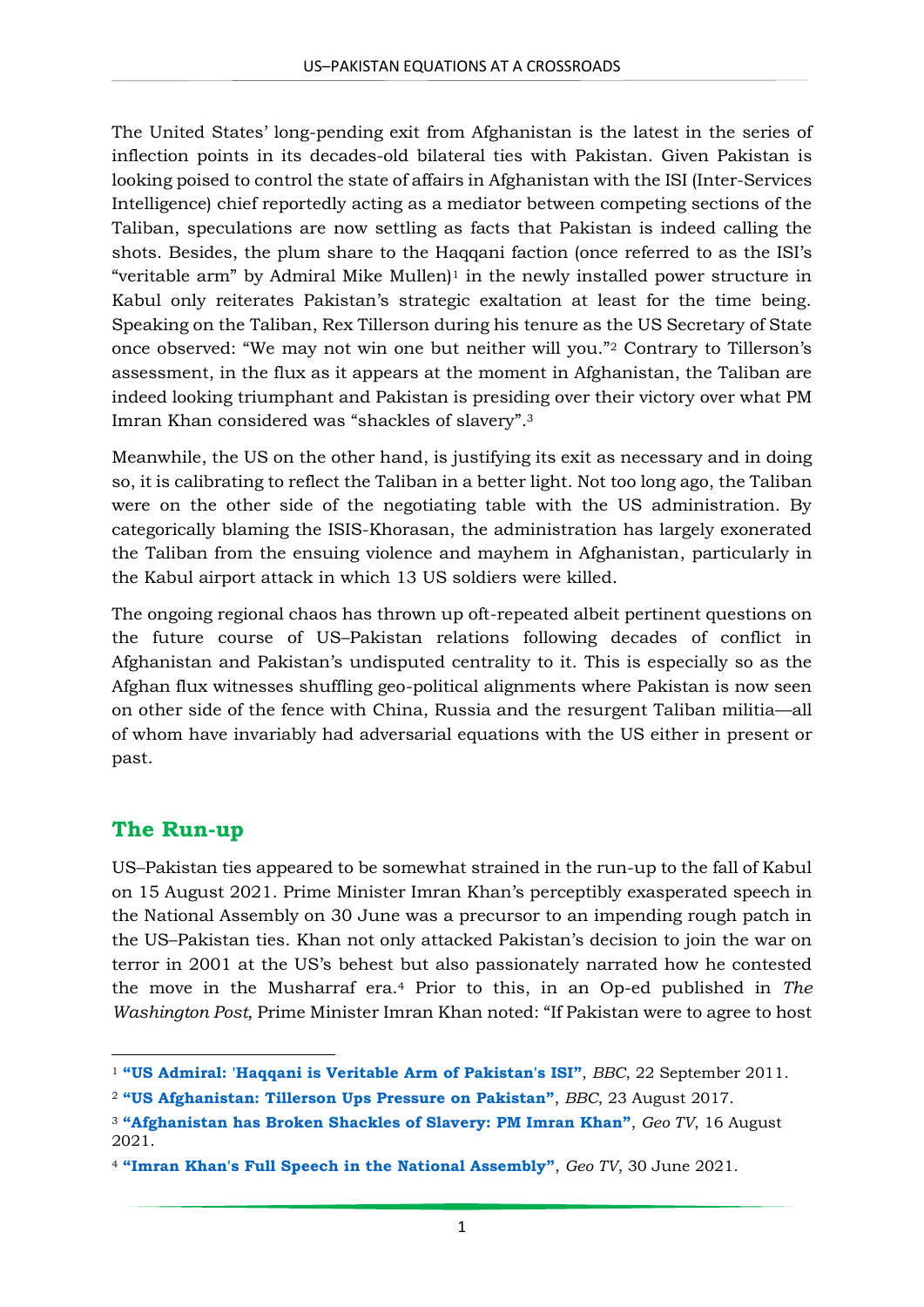US bases, from which to bomb Afghanistan, and an Afghan civil war ensued, Pakistan would be targeted for revenge by terrorists again. We simply cannot afford this. We have already paid too heavy a price."<sup>5</sup> These significant proclamations occurred just before the US exited the Bagram air base—the "centrepiece" of the war on terror marking the onset of a complete withdrawal of US forces from Afghanistan.<sup>6</sup>

Notwithstanding, of late, there have been frequent reciprocal official exchanges between the two sides—at the level of foreign ministers, Intelligence Chiefs, the National Security Advisors including a conversation between the Pak Army Chief and the US Defence Secretary. <sup>7</sup> US Special Envoy on Afghanistan, Zalmay Khalilzad, and Bill Burns, the CIA (Central Intelligence Agency) Director too visited Pakistan in the period leading to the August withdrawal.<sup>8</sup> Despite some high-level interactions on the approaching deadline, there has been perceptible unease in the bilateral equations. Prime Minister Imran Khan observed that the US "really messed it up" in Afghanistan and that the US finds Pakistan useful in clearing up the mess in the neighbourhood.<sup>9</sup>

In the ongoing chaos, Secretary of Defence Lloyd Austin in his phone call to Pakistan Army Chief Qamar Javed Bajwa has "expressed his interest in continuing to improve the US-Pakistan relationship and build upon our multiple shared interests in the region."<sup>10</sup> However, it is worth noting that President Biden has not established a direct contact with Khan even through a critical phase when American forces were on the verge of quitting their battlefield of 20 years in which Pakistan was playing a frontline role. <sup>11</sup> National Security Advisor, Moeed Yusuf's comments on President Biden not making a phone call to Prime Minister Imran Khan received added traction in the media circles.<sup>12</sup> Based on the regional undercurrents and a surrounding grim situation, a prominent political pitch voiced in Pakistan has been that US has left

**.** 

<sup>5</sup> **"Imran Khan: Pakistan is [Ready to be a Partner for Peace in Afghanistan, But We](https://www.washingtonpost.com/opinions/2021/06/21/afghanistan-pakistan-imran-khan-peace-security-cooperation-us/)  [Will Not Host U.S. B](https://www.washingtonpost.com/opinions/2021/06/21/afghanistan-pakistan-imran-khan-peace-security-cooperation-us/)ases"**, *The Washington Post*, 21 June 2021.

<sup>6</sup> Rakesh Sinha, **["Explained: Exiting Bagram &](https://indianexpress.com/article/explained/explained-exiting-bagram-a-long-war-7388990/) A Long War"**, *The Indian Express*, 5 July 2021.

<sup>7</sup> **"NSA, ISI [Chief Reach US for Talks on Afghanistan and Other I](https://www.dawn.com/news/1637362/nsa-isi-chief-reach-us-for-talks-on-afghanistan-other-issues)ssues"**, *Dawn*, 28 July 2021.

<sup>8</sup> **"[C.I.A. Scrambles for New Approach in](https://www.nytimes.com/2021/06/06/us/politics/cia-afghanistan-pakistan.html) Afghanistan"**, *The New York Times*, 6 June 2021.

<sup>9</sup> Islamuddin Sajid, **"Pakistani [Premier Says US 'Messed It U](https://www.aa.com.tr/en/asia-pacific/pakistani-premier-says-us-messed-it-up-in-afghanistan/2316812)p in Afghanistan'"**, *[Anadolu](https://www.aa.com.tr/en/p/subscription/1001)  [Agency](https://www.aa.com.tr/en/p/subscription/1001)*, 28 July 2021; also see, **"Pakistan [Useful for US Only to Clean Up Afghanistan](https://www.aljazeera.com/news/2021/8/12/pakistan-imran-khan-afghanistan-mess-taliban)  'M[ess': Khan"](https://www.aljazeera.com/news/2021/8/12/pakistan-imran-khan-afghanistan-mess-taliban)**, *Al Jazeera*, 12 August 2021.

<sup>10</sup> Anwar Iqbal, **"US [Wants to Continue Improving T](https://www.dawn.com/news/1639938)ies, Austin tells Bajwa"**, *Dawn*, 11 August 2021.

<sup>11</sup> **"Not [Waiting for Phone Call from Biden, S](https://www.dawn.com/news/1640265/)ays PM Imran"**, *Dawn*, 12 August 2021.

<sup>12</sup> **"Pakistan's [Security Adviser Complains Joe Biden Has Not C](https://www.ft.com/content/f3d50eb9-5b2f-4472-ad7e-1a216e8e9ae1)alled Imran Khan"**, *Financial Times*, 3 August 2021.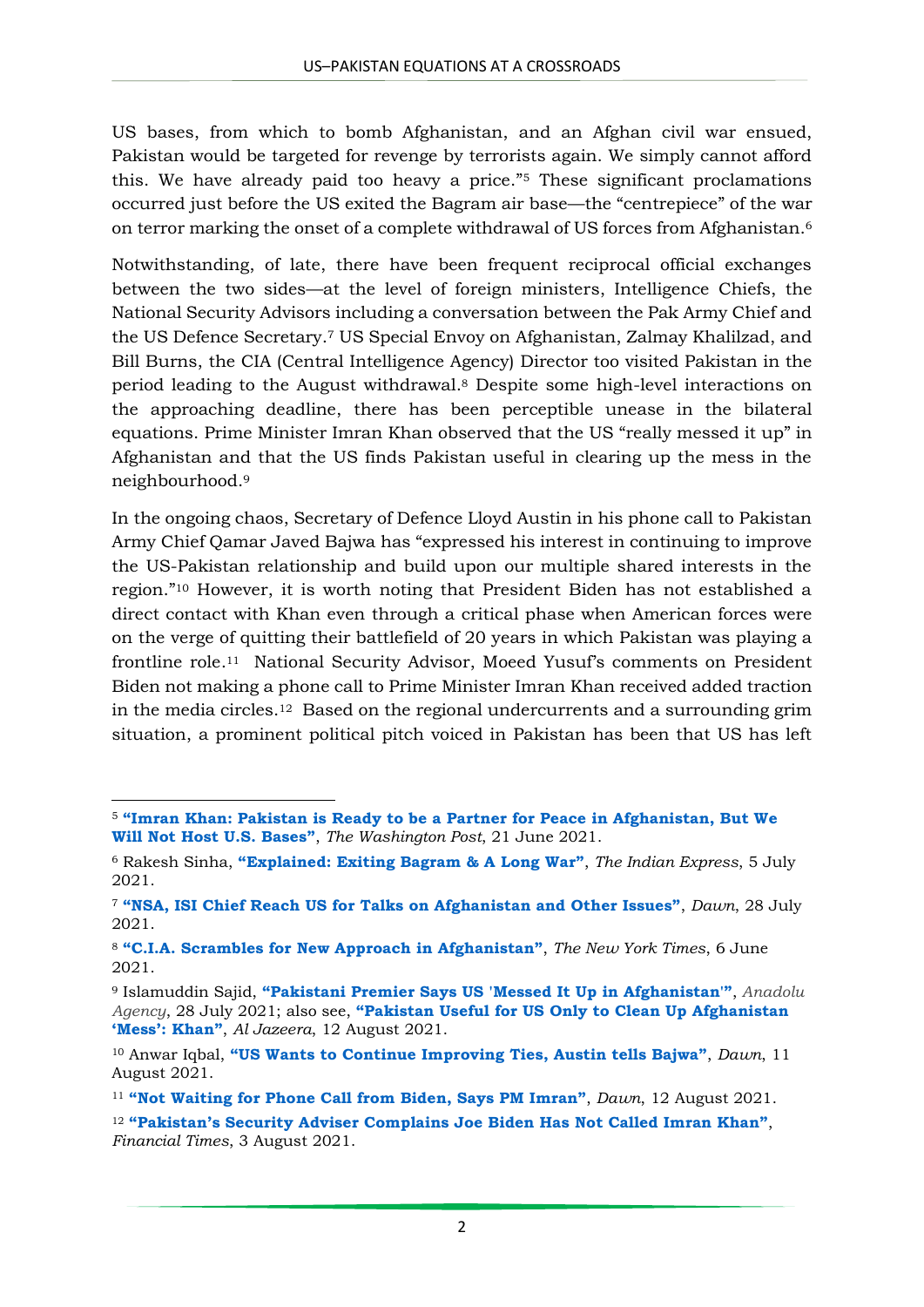Afghanistan to Pakistan yet again in a repeat of the strategic desertion of the country after Soviet forces withdrew in the late 1980s.

#### **Pakistan and Afghanistan: From Cause to Cure and Back**

Pakistan's logistical uniqueness *vis-à-vis* supply routes made it the fulcrum of American Afghan scheme. Immediate proximity to Afghanistan defined US's unflinching incline towards Pakistan without which it was hard to imagine an "effective Afghan resistance". <sup>13</sup> While the US had billions to support their war effort, it was the logistical wherewithal provided by Pakistan that gave the US operations a critical edge to overthrow the Soviets. Similarly, the use of Pakistani airspace in US's counter-insurgency operations has been pivotal in the war on terror during decades of association (albeit with gaps) on Afghanistan, making it a key determinant of US ties with Pakistan both in the pre and post 9/11 era. Both sides are sensitised of mutual leverages which are invariably used to tilt a favourable balance. The culture of US booties in return for Pakistan's support on Afghanistan, has deeply penetrated the Pakistani military-politico system as well.

Pakistan is the incubator of the current Afghan problem. During the 1970s through the 1980s, the Mujahideen resistance against the Soviet forces were housed and trained in Pakistan at the US's behest. Post-Soviet exit, the idle Mujahideen got educated and indoctrinated in the Saudi-funded educational institutions in the country's north. Most of those who got out of these madrassas now constitute the top brass of the contemporary Taliban. The seeds of Taliban resistance and ideology as it manifests today were, therefore, generated in Pakistan. At the commencement of the War on terror in October 2001, irrespective of its frontline status, Pakistan continued to shelter the Taliban escaping the US-led NATO (North Atlantic Treaty Organization) allied forces. This was likely known to the Bush Administration who chose to ignore in order to claim initial success. Having made major gains in neutralising the Al Qaeda (the primary adversary), the US was later pitched in a battle with a Frankenstein—the Taliban—and in doing so it was heavily relying on a country which practically nurtured this outfit.

If one analyses the underlying aim of the US policy throughout its 20-year Afghan engagement, the core principle has been to urge Pakistan to cooperate more on meeting American objectives. This has been at the expense of US overlooking/accepting Pakistan's alliance with the Taliban, and its affinities and equations with Taliban subset—the Haqqani group and other dreaded terrorist organisations. This was also because successive US administrations (at least since

**.** 

<sup>13</sup> Marvin G. Weinbaum, "War and Peace in Afghanistan", *Middle East Journal*, Vol. 45, No.

<sup>1,</sup> Winter 1991, p. 71.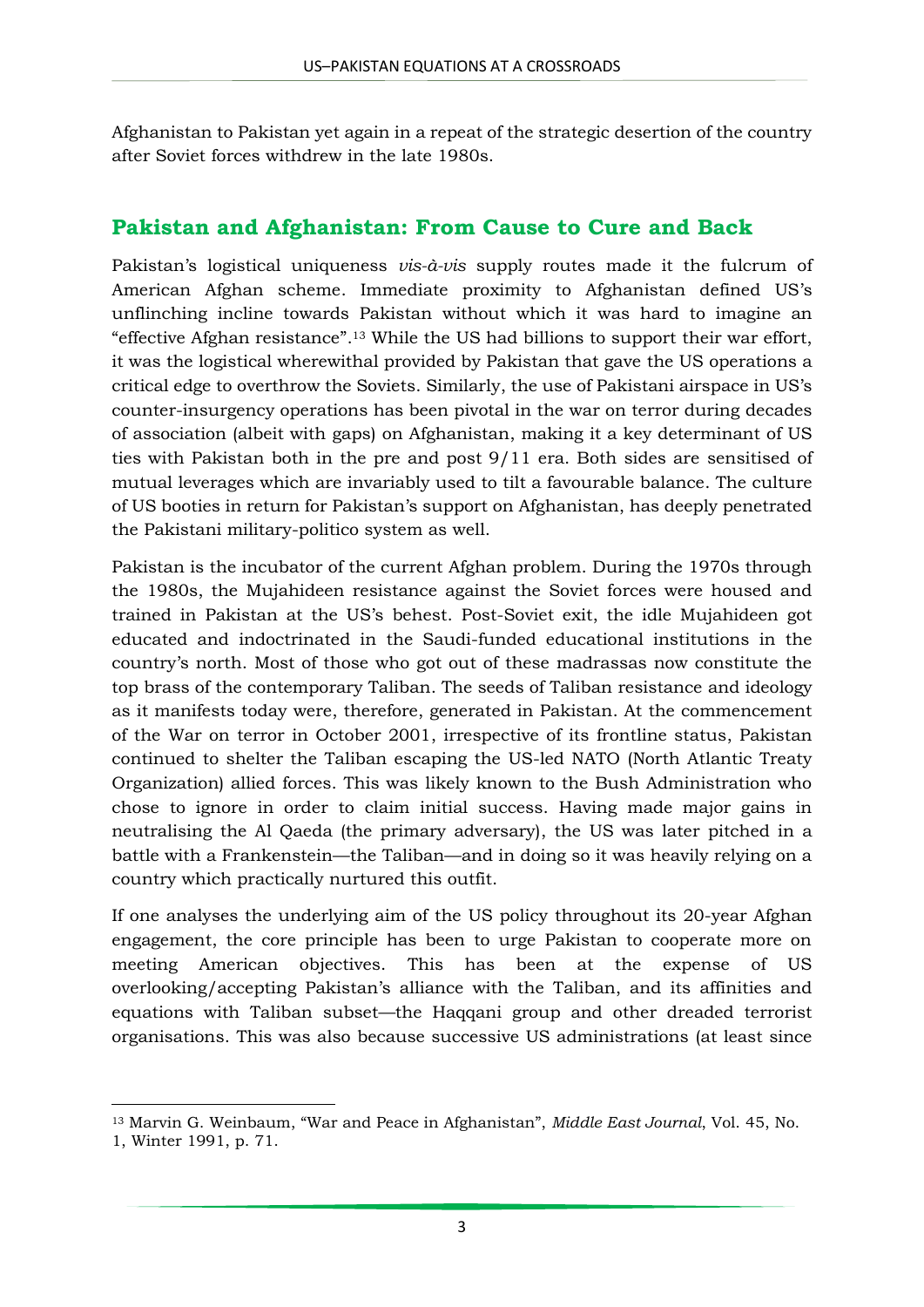2009) were looking to bring about a sober end to their protracted intervention in Afghanistan.

It was perhaps Obama administration's desire to respectfully close the Afghan chapter that no meaningful punitive measure against Pakistan was taken even after Osama Bin Laden was found to be living near a military establishment in Abbottabad. Although a major logjam resulted after the Salala incident towards the end of 2011, ties were far from severed and a compromise/breakthrough was eventually achieved. The bitter twitter exchanges between President Trump and Pakistan Prime Minister and the former's attack on Pakistan for harbouring "agents of chaos, violence, and terror" while unveiling a new US strategy on Afghanistan in August 2017, seemed more of a ritual before the two sides reached an understanding on engaging the Taliban directly. <sup>14</sup> Not long before, Rex Tillerson as Secretary of State announced an inter-agency policy review on US aid to Pakistan only to accede later that the US could not afford "to destabilize Islamabad" by exerting excessive pressure. 15

The role of subtle pressure tactics in Pakistan eventually getting Taliban on the negotiating table under President Trump cannot be ruled out. Whatever went behind the scenes, the Doha settlement did pave a way for the Biden administration to finally execute and culminate the exit plan by 30 August 2021. It is important to understand, however, that while the Pakistani establishment may have felt/shown pursued to do so by the US, they may well also be elated at the opportunity to legitimise and empower the Taliban by putting them on an even footing with the US during the Doha negotiations.

# **Of Past and Future**

As pointed out earlier, in the aftermath of the Soviet withdrawal from Afghanistan, Pakistan was grappling with the after-effects of the Pressler amendment which required Presidential certification for continuing aid—economic as well as military. In 1990, President George H.W. Bush refused to certify Pakistan under "interagency recommendation" as a result of which US\$ 564 million was put to freeze.<sup>16</sup> At this juncture, the US administration's hardened position required Pakistan to destroy its existing nuclear arsenal.<sup>17</sup> The impact of the Pressler lash was acutely felt in Pakistan affecting its broader strategic equations with the US.

**.** 

<sup>14</sup> **"[Donald Trump Warns Pakistan Against Providing Safe Havens to Terrorists: Full](https://indianexpress.com/article/world/donald-trump-warns-pakistan-against-providing-safe-havens-to-terrorists-full-text-of-his-speech-4807877/)  [Text of his Speech](https://indianexpress.com/article/world/donald-trump-warns-pakistan-against-providing-safe-havens-to-terrorists-full-text-of-his-speech-4807877/)"**, *The Indian Express*, 22 August 2017.

<sup>15</sup> No. 2.

<sup>16</sup> Dennis Kux, *The United States and Pakistan, 1947-2000: Disenchanted Allies*, Oxford University Press, Karachi, 2001, p. 308.

<sup>17</sup> Ibid., p. 310.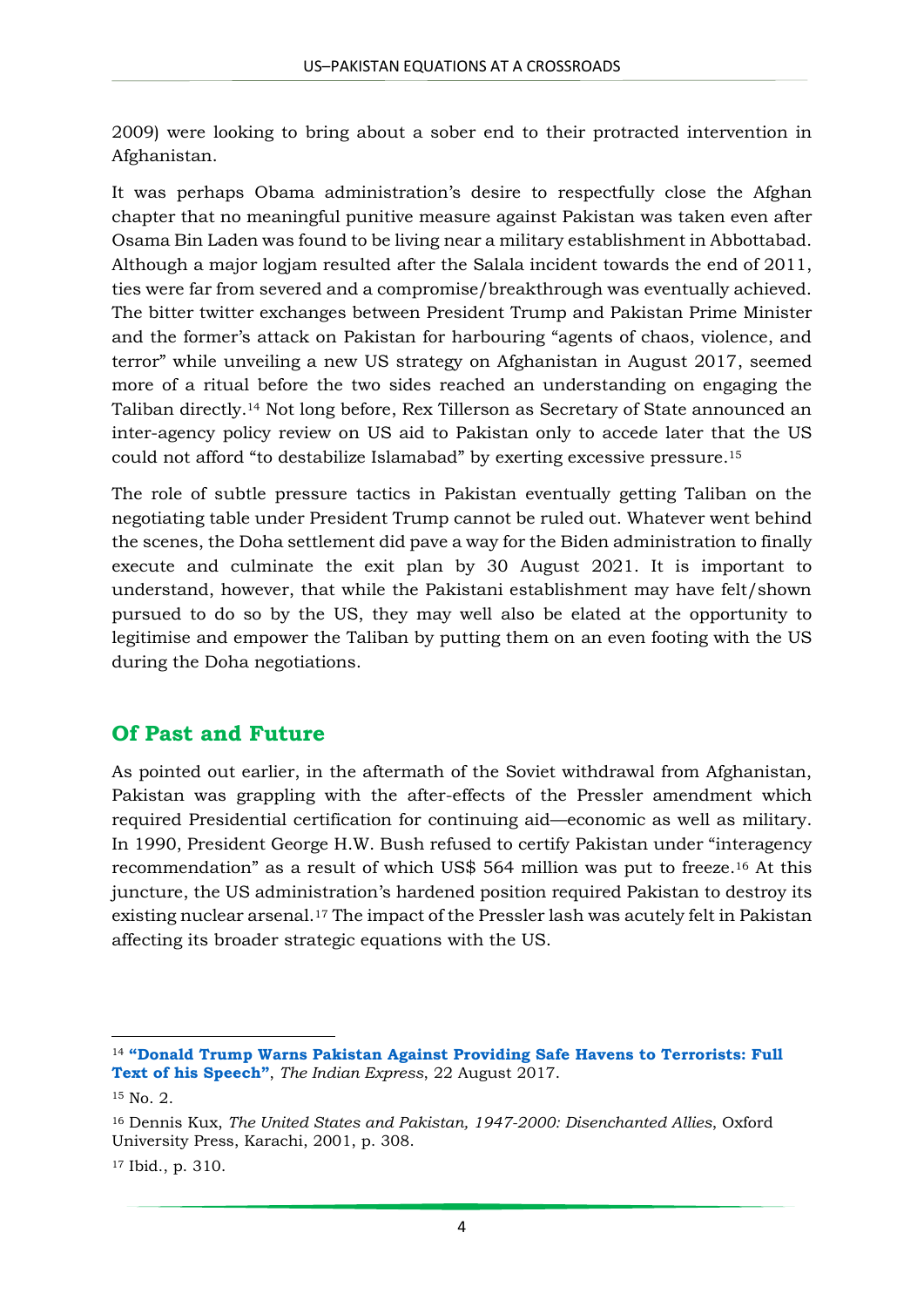At present, the Pakistan Army chief has already expressed concerns over some kind of US sanctions in the aftermath of the Afghan mayhem.<sup>18</sup> Hounded by shortfalls on the FATF (Financial Action Task Force) compliance, US sanctions if any, may aggravate Pakistan's prevalent economic woes. However, this time around, active involvement of Russia, China and Iran in the current geo-political scene may partially help dilute problems for Pakistan against any US-initiated contingency.

Amidst lurking uncertainties on the future course, there is a growing narrative inside Pakistan that the US must broad-base its otherwise transactional relationship with Pakistan—one that matches the nature of US ties with India. The roadmap to dehyphenate the US–Pakistan bilateral ties from Afghanistan has become more pertinent as the US forces receded.<sup>19</sup> Pakistan's NSA, Mooed Yusuf, recently underscored the need to expand trade and commerce between the two sides. While acknowledging the US prowess and control over global institutions, Yusuf accepted also at the same time that the US lacks the "liquidity" which China has in times when the centre of gravity has moved to Asia. <sup>20</sup> Reiterating the need for diversification of ties, Yusuf was categorical in his approach that wider cooperation in the security domain with the US will not compromise Pakistan's newly-adopted position of not providing bases for operations in Afghanistan anymore.<sup>21</sup>

Meanwhile after the Kabul takeover, a series of pre-emptive statements from members of the Imran Khan government are looking to prevent a situation where the blame for the Afghan debacle is thrust onto Pakistan. Minster of Human Rights, Shireen Mazari noting "enough is enough" asserts that Pakistan can no longer be scapegoated for the US failures.<sup>22</sup> Targeting the US politics and media including those in the other NATO countries, Mazari stridently recounted Pakistan's miseries being "a country that has suffered the most, after Afghanistan, as a result of being dragged into wars that were not Pakistan's wars."<sup>23</sup> Similarly, NSA Moeed Yusuf also observed that "Pakistan wants to be treated like an ally, not a scapegoat". 24

**<sup>.</sup>** <sup>18</sup> Ayesha Siddiqa, **"[Islamabad has a Problem. Taliban W](https://theprint.in/opinion/islamabad-has-a-problem-taliban-wont-tone-down-now-in-afghanistan-or-pakistan/722562/)on't Tone Down Now – in [Afghanistan or Pakistan](https://theprint.in/opinion/islamabad-has-a-problem-taliban-wont-tone-down-now-in-afghanistan-or-pakistan/722562/)"**, *The Print*, 27 August, 2021.

<sup>19</sup> **"The Next Chapter in U.S.-[Pakistan Relations A Conversation with Pakistan's](https://www.youtube.com/watch?v=FsjCowzbTow)  [Ambassador to United States](https://www.youtube.com/watch?v=FsjCowzbTow)"**, United States Institute of Peace, 8 July 2021.

<sup>20</sup> **"[Jirga with Moeed Yusuf](https://www.youtube.com/watch?v=RsI8gfis7Us)"**, *Geo TV*, 4 July 2021.

<sup>21</sup> Ibid.

<sup>22</sup> Shireen M. Mazari, **"[Enough is Enough](https://www.thenews.com.pk/print/882170-enough-is-enough)"**, *The News*, 24 August 2021 at https://www.thenews.com.pk/print/882170-enough-is-enough.

<sup>23</sup> Ibid.

<sup>24</sup> Moeed Yusuf, **"[Pakistan Wants to be Treated Like](https://www.washingtonpost.com/opinions/2021/08/25/pakistan-wants-be-treated-like-an-ally-not-scapegoat/) an Ally, Not a Scapegoat"**, *The Washington Post*, 25 August 2021.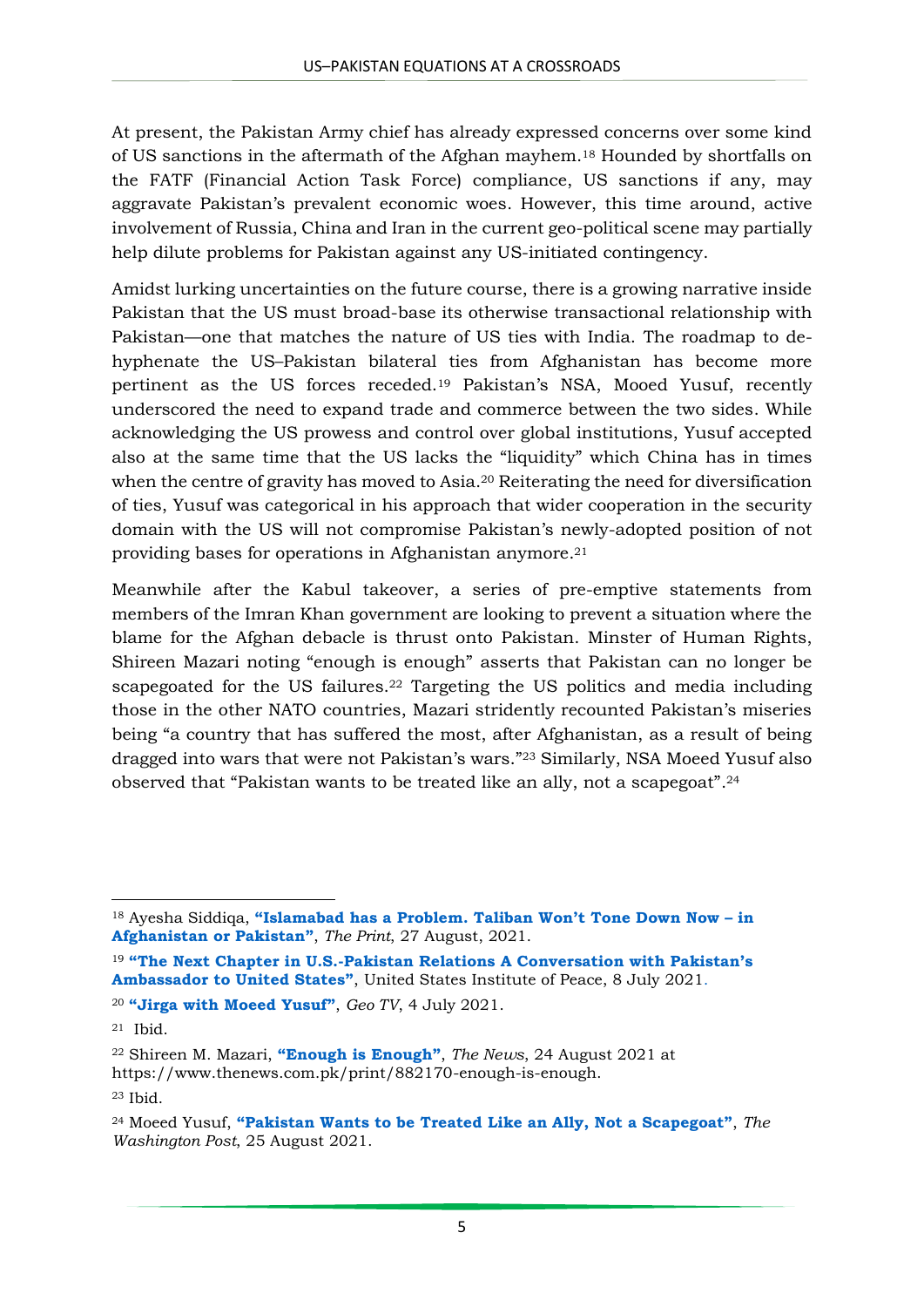### **Economy of Strategic Partnership**

US–Pakistan ties have an intrinsic tenet of dependency that has forged an economy in fostering and maintaining their strategic partnership. While US has historically banked upon the salience of Pakistan's geo-politically relevant location, Pakistan has relied on US economic assistance—both military and non-military, and diplomatic waivers despite its reckless track record in promoting terrorism and clandestine nuclear activities. The bilateral adhesion based on give and take, exercising mutual leverages and the willingness to partner in contingencies has sustained the ties against oddities of crossing over strategic allegiance by both the US and Pakistan, *vis-à-vis* India and China respectively.

Pakistan has had few stark interests in keeping the US engaged and serve its goals in Afghanistan. Both associations with the US on Afghanistan were primarily under military regimes—Zia ul Haq and Pervez Musharraf—that wanted legitimacy and resources to keep the domestic situation under control. The US support in return for Pakistan's services on Afghanistan, therefore, remained crucial. Similarly, sustained strategic cooperation, howsoever unfruitful it may have been, at a point drove the US to offer Pakistan a mammoth humanitarian aid assistance as envisaged under the PEACE (Pakistan Enduring Assistance and Cooperation Enhancement Act) Act of 2009.

Going by this logic, therefore, the current frost is only a phase that too shall pass before the two countries huddle up for some objective. Pakistan's geography will be an enabling factor for US's geo-political designs in Asia—it must keep it engaged for its steadfast proximity to China, now Russia and Iran (to an extent), and the deep leverages Islamabad is likely to be armed with *vis-à-vis* the newly installed Taliban regime in Afghanistan.

Even as Sino-Pakistan proximity peaked, it was not without the US consent that Pakistan was able to avail an IMF bailout of US\$ 6 billion to cope up with mounting economic distress.<sup>25</sup> In the fiscal year 2019–2020, the US was Pakistan's top donor on budget, grant-based assistance, something that does not aggravate Pakistan's debt burden or adversely affect the balance of payments. 26

#### **Mutual Needs Will Bind**

1

US–Pakistan relations have witnessed upheavals in the past. Irrespective of the escalatory war of words sometimes, the nature of US–Pakistan strategic relationship of convenience has remain unsurpassed in the history of US's forays in the

<sup>25</sup> **"[IMF Executive Board Approves US\\$6 billion 39-Month EFF Arrangement for](https://www.imf.org/en/News/Articles/2019/07/03/pr19264-pakistan-imf-executive-board-approves-39-month-eff-arrangement)** 

**[Pakistan](https://www.imf.org/en/News/Articles/2019/07/03/pr19264-pakistan-imf-executive-board-approves-39-month-eff-arrangement)",** International Monetary Fund, Press Release No. 19/264, 3 July 2019.

<sup>26</sup> **"[U.S. Assistance to Pakistan](https://pk.usembassy.gov/our-relationship/policy-history/us-assistance-to-pakistan/#:~:text=During%20Pakistan)"**, Embassy Fact Sheet, U.S. Embassy and Consulates in Pakistan.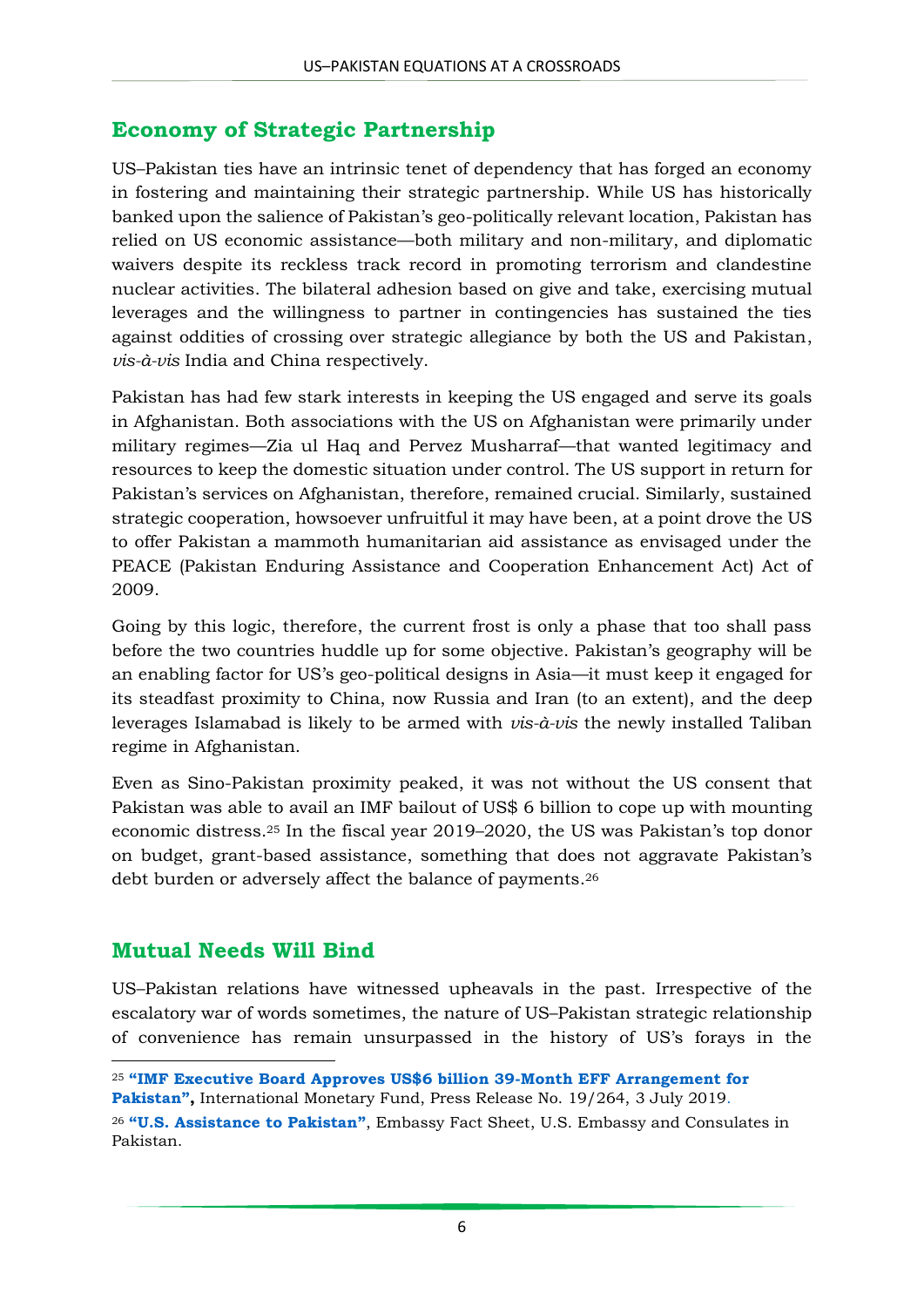subcontinent. Years of American engagement in Afghanistan is replete with admonitions against Pakistan—from certifications to earn US assistance being subjected to doing "enough" to contain terrorism, to calling it out for "harbouring snakes in its backyard"—the US administrations have struggled to keep or at least seen to be keeping Pakistan on a leash. One has to wait for the situation in Afghanistan to further crystallise to be able to gauge an unlikely change in contour of the bilateral ties, if at all it occurs.

There are two ways to view the US–Pakistan ties against the present backdrop. First, whether the two sides need to take a step back and think in terms of "what next" after Afghanistan? Whether the bilateral ties indeed need a fresh outlook or a framework to sustain and nurture the relations? Secondly, this could be the onset of a deliberate temporary pause so as to let the dust settle down in Afghanistan—until then, Pakistan is deputed to take control of the situation in Afghanistan in order to ensure that things there do not shape up in a manner that further hurts US interests. Third possibility is that the US actually deserts Pakistan allowing it to fully embrace its regional adversaries—Russia, China and Iran.

History suggests that the resilience of the US–Pakistan old-time ties shall prevail, governed by reflexes that will find some converging interests to forge forth with. Be that as it may, the widespread apprehension that the US has left Afghanistan on Pakistan somewhat resonates with the present reality. The Taliban government formalised soon after ISI chief Faiz Hameed's visit to Kabul, and this important visit coincided with the reported fall of the last anti-Taliban redoubt, the Panjshir Valley.